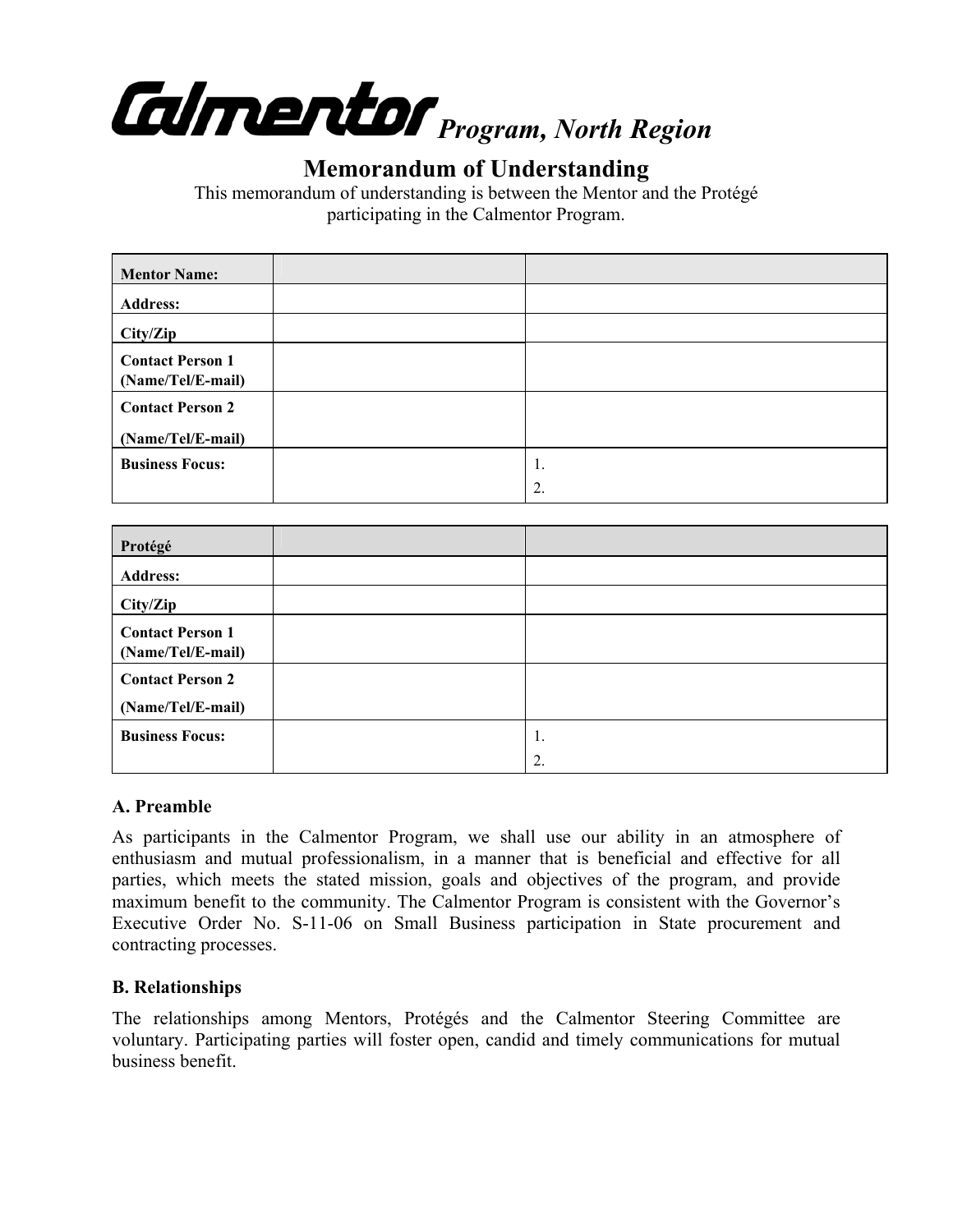### **C. Commitments**

The Mentor is committed to providing an adequate amount of time. The Protégé is committed to keeping the Mentor fully informed. Calmentor Steering Committee Members are committed to coordinating, facilitating, and evaluating the program. Each will act with a sense of urgency and mutual respect for each other's time.

### **D. Duties**

### **1. Mentor:**

- a. Attend meetings
- b. Review protégés materials (business plan, accounting procedures, action plan, etc.)
- c. Review protégés key indicators (cash flow, bonding, bids, projects, etc)
- d. Recommend areas for improvement
- e. Follow-up on mutual agreements for action

## **2. Protégé:**

- a. Attend meetings
- b. Define and assess its needs
- c. Present complete and up-to-date information (business plan, cash flow, bookkeeping, bonding, bids, work in progress, etc.)
- d. Request assistance as necessary

### **3. Calmentor Steering Committee**

- a. Provide oversight
- b. Facilitate support services
- c. Identify contracting opportunities
- d. Run Committee Meetings
- e. Receive and compile Progress Reports
- f. Approve the MOU

## **E. Assessment of the Protégé Needs**

The Protégé requires assistance in the following areas: *(Identify each area of business development assistance needed by the Protégé. Assessment should reflect the specific needs of the Protégé).* 

- a. Management and technical assistance:
- b. Financial assistance:
- c. Business development assistance:
- d. General Assistance:

## **F. Assistance to be provided Protégé by Mentor**

The Mentor agrees to assist the Protégé to fully develop the assessed needs as described in paragraph E above**.** *(Mentor must describe, in detail, how it will provide the assessed needs of the Protégé).* 

- a. Management and technical assistance. The Mentor will…
- b. Financial assistance. The Mentor will…
- c. Business development assistance. The Mentor will…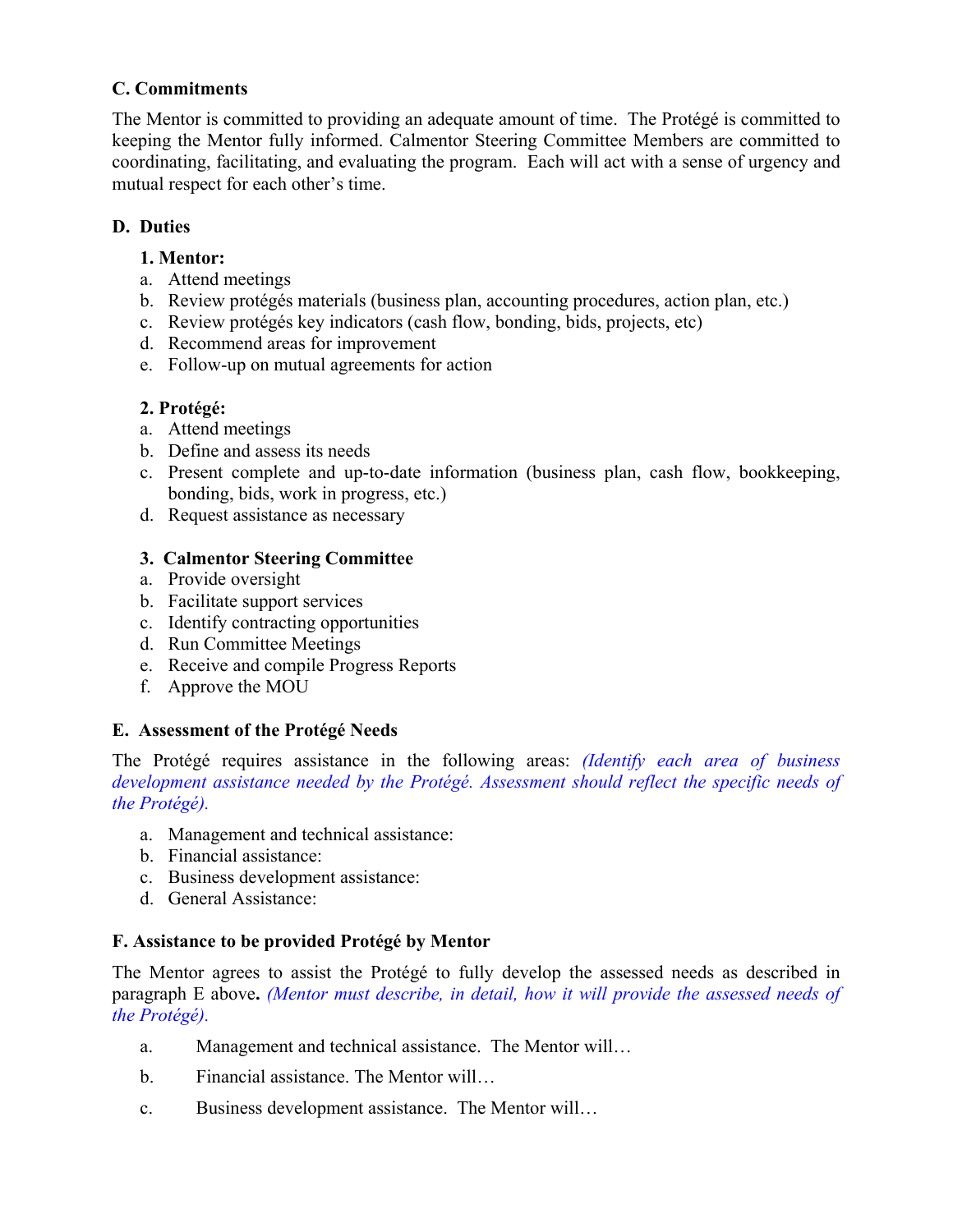d. General assistance. The Mentor will…

### **G. Confidential and Non-Disclosure (OPTIONAL)**

*(Mentor and Protégé may choose to include a clause similar to the following at their discretion)*  In carrying out the terms of this MOU, it may be necessary for the parties to provide proprietary data of information to one another. To the extent that such data or information so identified in writing by the disclosing party a the time of the exchange, the receiving party agrees to hold such proprietary information in the strictest confidence for a period of three (3) years from the date of this MOU, and further agrees that, within that period of time, it will not use any such proprietary data or information, except in connection with this Mentor-Protégé MOU, and will not disclose any such proprietary data or information to any third party, unless authorized in writing by the disclosing party.

The provisions of the above paragraph shall not apply to data or information: (i) was in the public domain at the time it was disclosed; or (ii) is disclosed pursuant to the order of a court of competent jurisdiction; or (iii) becomes part of the public domain without breach of this MOU; or (iv) is disclosed with the written approval of the disclosing party; or  $(v)$  is disclosed after three (3) years from receipt of the information; or (vi) was independently developed by the receiving party; or (vii) is or was disclosed by the disclosing party to a third party without restriction.

The standard of care imposed on the receiving party for such proprietary data or information will consist of at least the same level of effort the receiving party employs to avoid unauthorized use, disclosure or dissemination of its own proprietary matters of similar value and sensitivity. The receiving party shall not be liable for the inadvertent or accidental disclosure of proprietary information, if such disclosure occurs despite the exercise of the same degree of care as such party normally takes to preserve its own proprietary data or information.

### **H. Non-Recruitment- Non-Aggression (OPTIONAL)**

*Mentor & Protégé may include a paragraph here. Note however, that the California Business and Professional Code § 16600 states that any agreement that restrains an individual from working is unenforceable as a matter of law. While California courts will protect an employer against unfair competition and misappropriation of trade secrets, they will not enforce a restrictive covenant preventing an employee's right to work.* 

### **I. Preparation of Mentor- Protégé Quarterly and Annual Reports**

The Mentor and Protégé shall use its reasonable and best efforts in completing the required progress reports.

### **J. Performance Measures**

- a. Protégé will demonstrate continuous improvement from quarter-to-quarter and year-toyear in their capital, capacity and other key indicators.
- b. Protégé will transition from the program in one to three years.
- c. Protégé will show development of core competences.